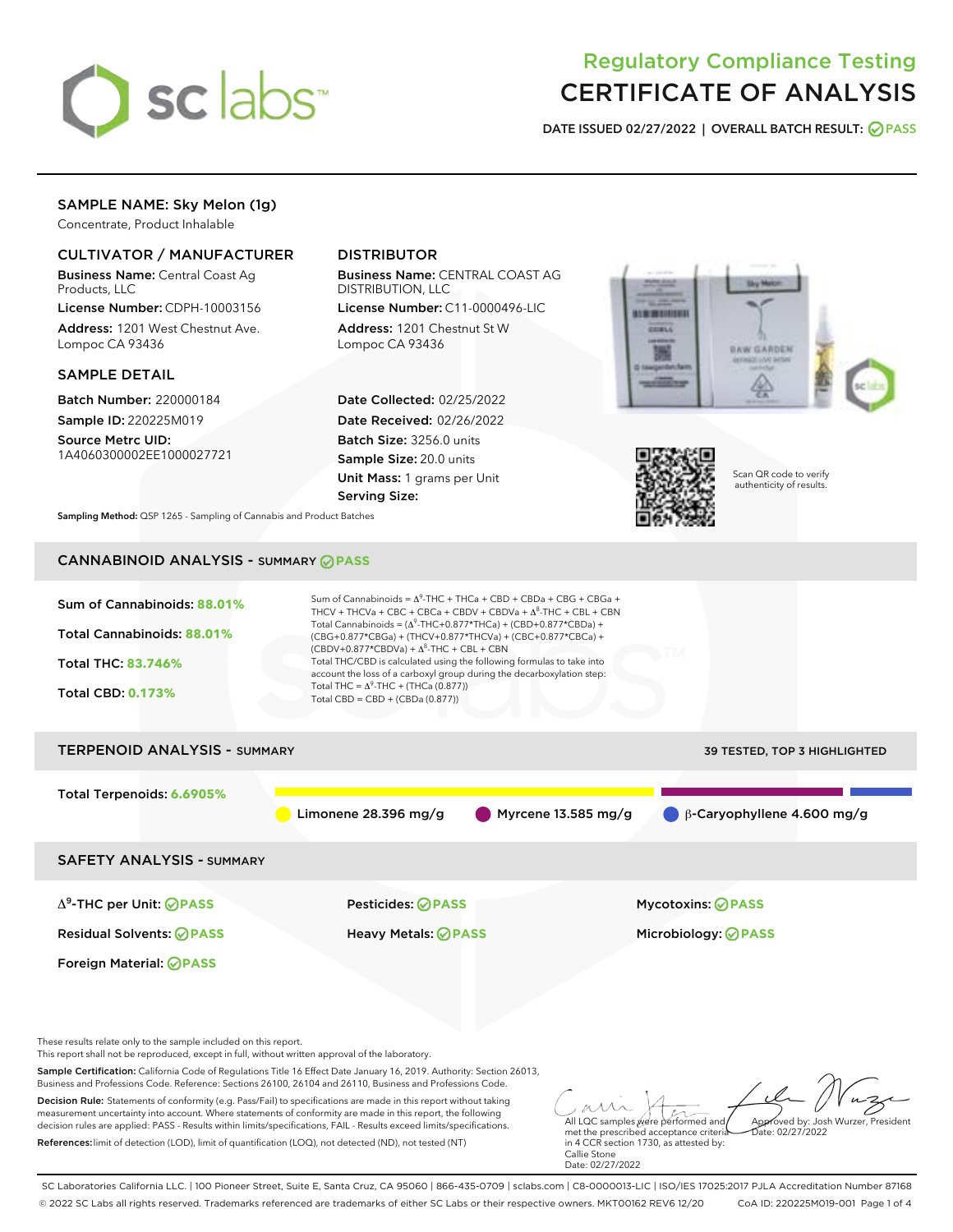



SKY MELON (1G) | DATE ISSUED 02/27/2022 | OVERALL BATCH RESULT:  $\bigcirc$  PASS

#### CANNABINOID TEST RESULTS - 02/26/2022 2 PASS

Tested by high-performance liquid chromatography with diode-array detection (HPLC-DAD). **Method:** QSP 1157 - Analysis of Cannabinoids by HPLC-DAD

#### TOTAL CANNABINOIDS: **88.01%**

Total Cannabinoids (Total THC) + (Total CBD) + (Total CBG) + (Total THCV) + (Total CBC) +  $(Total CBDV) +  $\Delta^8$ -THC + CBL + CBN$ 

TOTAL THC: **83.746%** Total THC (Δ<sup>9</sup> -THC+0.877\*THCa)

TOTAL CBD: **0.173%**

Total CBD (CBD+0.877\*CBDa)

TOTAL CBG: 2.984% Total CBG (CBG+0.877\*CBGa)

TOTAL THCV: 0.64% Total THCV (THCV+0.877\*THCVa)

TOTAL CBC: ND Total CBC (CBC+0.877\*CBCa)

TOTAL CBDV: ND Total CBDV (CBDV+0.877\*CBDVa)

| <b>COMPOUND</b> | LOD/LOO<br>(mg/g)          | <b>MEASUREMENT</b><br><b>UNCERTAINTY</b><br>(mg/g) | <b>RESULT</b><br>(mg/g) | <b>RESULT</b><br>(%) |
|-----------------|----------------------------|----------------------------------------------------|-------------------------|----------------------|
| $\Delta^9$ -THC | 0.06/0.26                  | ±22.444                                            | 837.46                  | 83.746               |
| <b>CBG</b>      | 0.06/0.19                  | ±0.916                                             | 29.84                   | 2.984                |
| <b>THCV</b>     | 0.1/0.2                    | ±0.25                                              | 6.4                     | 0.64                 |
| $\Delta^8$ -THC | 0.1/0.4                    | ±0.16                                              | 2.5                     | 0.25                 |
| <b>CBN</b>      | 0.1/0.3                    | ±0.11                                              | 2.2                     | 0.22                 |
| <b>CBD</b>      | 0.07/0.29                  | ±0.062                                             | 1.73                    | 0.173                |
| <b>THCa</b>     | 0.05/0.14                  | N/A                                                | <b>ND</b>               | <b>ND</b>            |
| <b>THCVa</b>    | 0.07/0.20                  | N/A                                                | <b>ND</b>               | <b>ND</b>            |
| <b>CBDa</b>     | 0.02/0.19                  | N/A                                                | <b>ND</b>               | <b>ND</b>            |
| <b>CBDV</b>     | 0.04/0.15                  | N/A                                                | <b>ND</b>               | <b>ND</b>            |
| <b>CBDVa</b>    | 0.03 / 0.53                | N/A                                                | <b>ND</b>               | <b>ND</b>            |
| <b>CBGa</b>     | 0.1 / 0.2                  | N/A                                                | <b>ND</b>               | <b>ND</b>            |
| <b>CBL</b>      | 0.06 / 0.24                | N/A                                                | <b>ND</b>               | <b>ND</b>            |
| <b>CBC</b>      | 0.2 / 0.5                  | N/A                                                | <b>ND</b>               | <b>ND</b>            |
| <b>CBCa</b>     | 0.07/0.28                  | N/A                                                | <b>ND</b>               | <b>ND</b>            |
|                 | <b>SUM OF CANNABINOIDS</b> |                                                    | 880.1 mg/g              | 88.01%               |

#### **UNIT MASS: 1 grams per Unit**

| $\Delta^9$ -THC per Unit               | 1100 per-package limit | 837.46 mg/unit | <b>PASS</b> |
|----------------------------------------|------------------------|----------------|-------------|
| <b>Total THC per Unit</b>              |                        | 837.46 mg/unit |             |
| <b>CBD</b> per Unit                    |                        | $1.73$ mg/unit |             |
| <b>Total CBD per Unit</b>              |                        | $1.73$ mg/unit |             |
| <b>Sum of Cannabinoids</b><br>per Unit |                        | 880.1 mg/unit  |             |
| <b>Total Cannabinoids</b><br>per Unit  |                        | 880.1 mg/unit  |             |

| <b>COMPOUND</b>         | LOD/LOQ<br>(mg/g) | <b>MEASUREMENT</b><br><b>UNCERTAINTY</b><br>(mg/g) | <b>RESULT</b><br>(mg/g)                         | <b>RESULT</b><br>(%) |
|-------------------------|-------------------|----------------------------------------------------|-------------------------------------------------|----------------------|
| Limonene                | 0.005 / 0.016     | ±0.3152                                            | 28.396                                          | 2.8396               |
| <b>Myrcene</b>          | 0.008 / 0.025     | ±0.1358                                            | 13.585                                          | 1.3585               |
| β-Caryophyllene         | 0.004 / 0.012     | ±0.1274                                            | 4.600                                           | 0.4600               |
| <b>Terpinolene</b>      | 0.008 / 0.026     | ±0.0708                                            | 4.451                                           | 0.4451               |
| $\beta$ -Pinene         | 0.004 / 0.014     | ±0.0376                                            | 4.226                                           | 0.4226               |
| $\alpha$ -Pinene        | 0.005 / 0.017     | ±0.0204                                            | 3.045                                           | 0.3045               |
| β-Ocimene               | 0.006 / 0.020     | ±0.0558                                            | 2.231                                           | 0.2231               |
| Linalool                | 0.009 / 0.032     | ±0.0416                                            | 1.406                                           | 0.1406               |
| $\alpha$ -Humulene      | 0.009/0.029       | ±0.0284                                            | 1.138                                           | 0.1138               |
| Fenchol                 | 0.010 / 0.034     | ±0.0329                                            | 1.092                                           | 0.1092               |
| <b>Terpineol</b>        | 0.009 / 0.031     | ±0.0311                                            | 0.651                                           | 0.0651               |
| Camphene                | 0.005 / 0.015     | ±0.0048                                            | 0.530                                           | 0.0530               |
| trans-ß-Farnesene       | 0.008 / 0.025     | ±0.0110                                            | 0.400                                           | 0.0400               |
| Fenchone                | 0.009 / 0.028     | ±0.0039                                            | 0.173                                           | 0.0173               |
| <b>Borneol</b>          | 0.005 / 0.016     | ±0.0056                                            | 0.170                                           | 0.0170               |
| $\alpha$ -Phellandrene  | 0.006 / 0.020     | ±0.0018                                            | 0.169                                           | 0.0169               |
| $\alpha$ -Terpinene     | 0.005 / 0.017     | ±0.0015                                            | 0.132                                           | 0.0132               |
| $\Lambda^3$ -Carene     | 0.005 / 0.018     | ±0.0015                                            | 0.131                                           | 0.0131               |
| $\gamma$ -Terpinene     | 0.006 / 0.018     | ±0.0014                                            | 0.106                                           | 0.0106               |
| Guaiol                  | 0.009 / 0.030     | ±0.0029                                            | 0.078                                           | 0.0078               |
| $\alpha$ -Bisabolol     | 0.008 / 0.026     | ±0.0025                                            | 0.060                                           | 0.0060               |
| Valencene               | 0.009 / 0.030     | ±0.0023                                            | 0.043                                           | 0.0043               |
| Citronellol             | 0.003 / 0.010     | ±0.0016                                            | 0.041                                           | 0.0041               |
| Nerolidol               | 0.006 / 0.019     | ±0.0016                                            | 0.032                                           | 0.0032               |
| Geraniol                | 0.002 / 0.007     | ±0.0007                                            | 0.019                                           | 0.0019               |
| Sabinene                | 0.004 / 0.014     | N/A                                                | <loq< th=""><th><loq< th=""></loq<></th></loq<> | <loq< th=""></loq<>  |
| p-Cymene                | 0.005 / 0.016     | N/A                                                | <loq< th=""><th><loq< th=""></loq<></th></loq<> | <loq< th=""></loq<>  |
| Eucalyptol              | 0.006 / 0.018     | N/A                                                | <loq< th=""><th><loq< th=""></loq<></th></loq<> | <loq< th=""></loq<>  |
| Sabinene Hydrate        | 0.006 / 0.022     | N/A                                                | <loq< th=""><th><loq< th=""></loq<></th></loq<> | <loq< th=""></loq<>  |
| Nerol                   | 0.003 / 0.011     | N/A                                                | <loq< th=""><th><loq< th=""></loq<></th></loq<> | <loq< th=""></loq<>  |
| Caryophyllene<br>Oxide  | 0.010 / 0.033     | N/A                                                | <loq< th=""><th><loq< th=""></loq<></th></loq<> | <loq< th=""></loq<>  |
| Isopulegol              | 0.005 / 0.016     | N/A                                                | ND                                              | ND                   |
| Camphor                 | 0.006 / 0.019     | N/A                                                | ND                                              | ND                   |
| Isoborneol              | 0.004 / 0.012     | N/A                                                | ND                                              | <b>ND</b>            |
| Menthol                 | 0.008 / 0.025     | N/A                                                | ND                                              | ND                   |
| Pulegone                | 0.003 / 0.011     | N/A                                                | ND                                              | ND                   |
| <b>Geranyl Acetate</b>  | 0.004 / 0.014     | N/A                                                | ND                                              | ND                   |
| $\alpha$ -Cedrene       | 0.005 / 0.016     | N/A                                                | ND                                              | ND                   |
| Cedrol                  | 0.008 / 0.027     | N/A                                                | ND                                              | ND                   |
| <b>TOTAL TERPENOIDS</b> |                   |                                                    | 66.905 mg/g                                     | 6.6905%              |

SC Laboratories California LLC. | 100 Pioneer Street, Suite E, Santa Cruz, CA 95060 | 866-435-0709 | sclabs.com | C8-0000013-LIC | ISO/IES 17025:2017 PJLA Accreditation Number 87168 © 2022 SC Labs all rights reserved. Trademarks referenced are trademarks of either SC Labs or their respective owners. MKT00162 REV6 12/20 CoA ID: 220225M019-001 Page 2 of 4

## TERPENOID TEST RESULTS - 02/27/2022

Terpene analysis utilizing gas chromatography-flame ionization detection (GC-FID). **Method:** QSP 1192 - Analysis of Terpenoids by GC-FID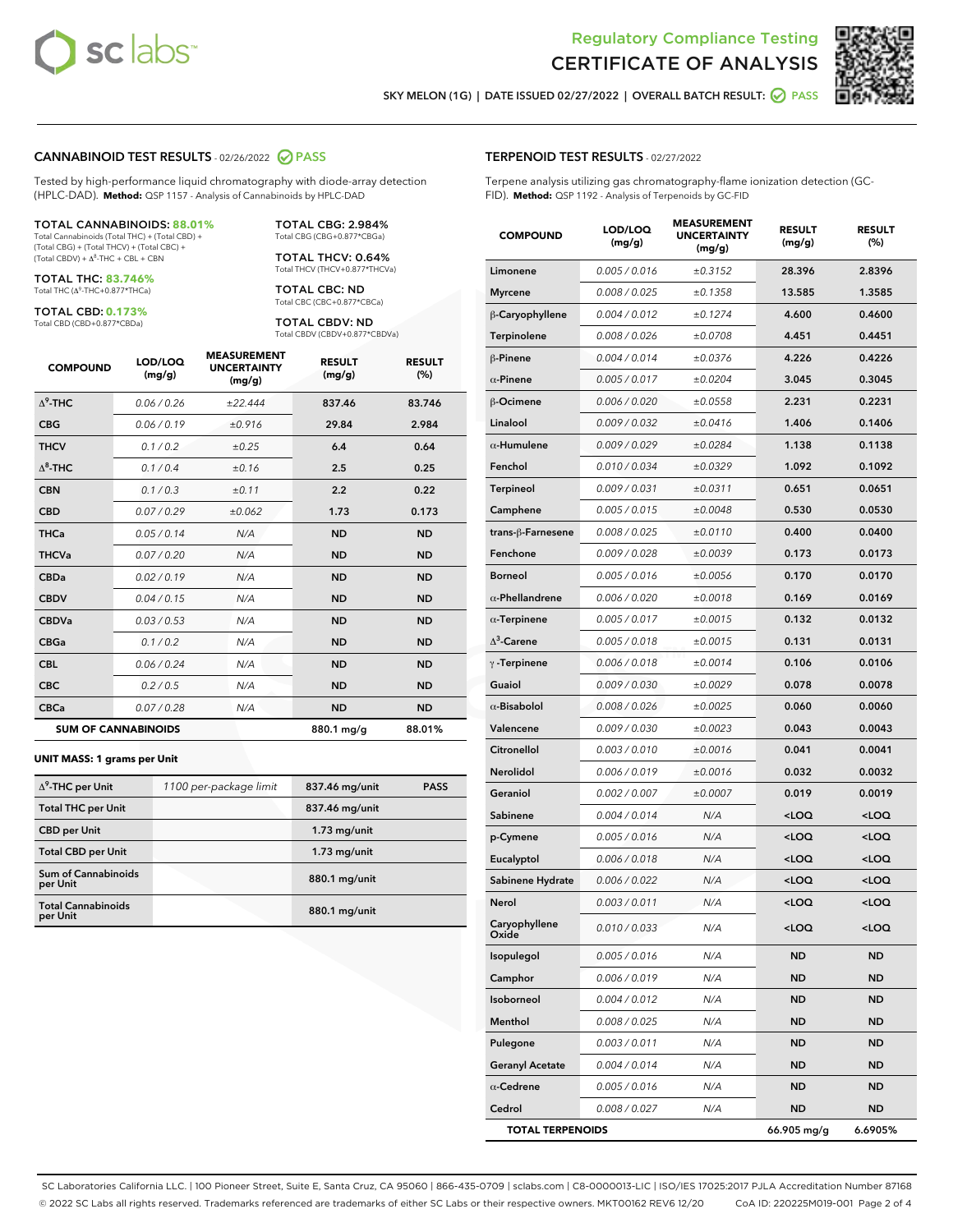



SKY MELON (1G) | DATE ISSUED 02/27/2022 | OVERALL BATCH RESULT: 0 PASS

## CATEGORY 1 PESTICIDE TEST RESULTS - 02/27/2022 2 PASS

Pesticide and plant growth regulator analysis utilizing high-performance liquid chromatography-mass spectrometry (HPLC-MS) or gas chromatography-mass spectrometry (GC-MS). \*GC-MS utilized where indicated. **Method:** QSP 1212 - Analysis of Pesticides and Mycotoxins by LC-MS or QSP 1213 - Analysis of Pesticides by GC-MS

| <b>COMPOUND</b>             | LOD/LOQ<br>$(\mu g/g)$ | <b>ACTION</b><br>LIMIT<br>$(\mu g/g)$ | <b>MEASUREMENT</b><br><b>UNCERTAINTY</b><br>$(\mu g/g)$ | <b>RESULT</b><br>$(\mu g/g)$ | <b>RESULT</b> |
|-----------------------------|------------------------|---------------------------------------|---------------------------------------------------------|------------------------------|---------------|
| Aldicarb                    | 0.03 / 0.08            | $\ge$ LOD                             | N/A                                                     | <b>ND</b>                    | <b>PASS</b>   |
| Carbofuran                  | 0.02 / 0.05            | $>$ LOD                               | N/A                                                     | <b>ND</b>                    | <b>PASS</b>   |
| Chlordane*                  | 0.03/0.08              | $>$ LOD                               | N/A                                                     | <b>ND</b>                    | <b>PASS</b>   |
| Chlorfenapyr*               | 0.03/0.10              | $>$ LOD                               | N/A                                                     | <b>ND</b>                    | <b>PASS</b>   |
| Chlorpyrifos                | 0.02 / 0.06            | $\ge$ LOD                             | N/A                                                     | <b>ND</b>                    | <b>PASS</b>   |
| Coumaphos                   | 0.02 / 0.07            | $\ge$ LOD                             | N/A                                                     | <b>ND</b>                    | <b>PASS</b>   |
| Daminozide                  | 0.02 / 0.07            | $>$ LOD                               | N/A                                                     | <b>ND</b>                    | <b>PASS</b>   |
| <b>Dichlorvos</b><br>(DDVP) | 0.03/0.09              | $>$ LOD                               | N/A                                                     | <b>ND</b>                    | <b>PASS</b>   |
| Dimethoate                  | 0.03 / 0.08            | $\ge$ LOD                             | N/A                                                     | <b>ND</b>                    | <b>PASS</b>   |
| Ethoprophos                 | 0.03/0.10              | $\ge$ LOD                             | N/A                                                     | <b>ND</b>                    | <b>PASS</b>   |
| Etofenprox                  | 0.02 / 0.06            | $\ge$ LOD                             | N/A                                                     | <b>ND</b>                    | <b>PASS</b>   |
| Fenoxycarb                  | 0.03 / 0.08            | $\ge$ LOD                             | N/A                                                     | <b>ND</b>                    | <b>PASS</b>   |
| Fipronil                    | 0.03 / 0.08            | $\ge$ LOD                             | N/A                                                     | <b>ND</b>                    | <b>PASS</b>   |
| Imazalil                    | 0.02/0.06              | $>$ LOD                               | N/A                                                     | <b>ND</b>                    | <b>PASS</b>   |
| <b>Methiocarb</b>           | 0.02 / 0.07            | $\ge$ LOD                             | N/A                                                     | <b>ND</b>                    | <b>PASS</b>   |
| Parathion-methyl            | 0.03/0.10              | $\ge$ LOD                             | N/A                                                     | <b>ND</b>                    | <b>PASS</b>   |
| <b>Mevinphos</b>            | 0.03/0.09              | $>$ LOD                               | N/A                                                     | <b>ND</b>                    | <b>PASS</b>   |
| Paclobutrazol               | 0.02 / 0.05            | $>$ LOD                               | N/A                                                     | <b>ND</b>                    | <b>PASS</b>   |
| Propoxur                    | 0.03/0.09              | $\geq$ LOD                            | N/A                                                     | <b>ND</b>                    | <b>PASS</b>   |
| Spiroxamine                 | 0.03 / 0.08            | $\geq$ LOD                            | N/A                                                     | <b>ND</b>                    | <b>PASS</b>   |
| Thiacloprid                 | 0.03/0.10              | $>$ LOD                               | N/A                                                     | <b>ND</b>                    | <b>PASS</b>   |
|                             |                        |                                       |                                                         |                              |               |

### CATEGORY 2 PESTICIDE TEST RESULTS - 02/27/2022 @ PASS

| <b>COMPOUND</b>          | LOD/LOQ<br>$(\mu g/g)$ | <b>ACTION</b><br><b>LIMIT</b><br>$(\mu g/g)$ | <b>MEASUREMENT</b><br><b>UNCERTAINTY</b><br>$(\mu g/g)$ | <b>RESULT</b><br>$(\mu g/g)$ | <b>RESULT</b> |
|--------------------------|------------------------|----------------------------------------------|---------------------------------------------------------|------------------------------|---------------|
| Abamectin                | 0.03/0.10              | 0.1                                          | N/A                                                     | <b>ND</b>                    | <b>PASS</b>   |
| Acephate                 | 0.02/0.07              | 0.1                                          | N/A                                                     | <b>ND</b>                    | <b>PASS</b>   |
| Acequinocyl              | 0.02/0.07              | 0.1                                          | N/A                                                     | <b>ND</b>                    | <b>PASS</b>   |
| Acetamiprid              | 0.02/0.05              | 0.1                                          | N/A                                                     | <b>ND</b>                    | <b>PASS</b>   |
| Azoxystrobin             | 0.02 / 0.07            | 0.1                                          | N/A                                                     | <b>ND</b>                    | <b>PASS</b>   |
| <b>Bifenazate</b>        | 0.01/0.04              | 0.1                                          | N/A                                                     | <b>ND</b>                    | <b>PASS</b>   |
| <b>Bifenthrin</b>        | 0.02 / 0.05            | 3                                            | N/A                                                     | <b>ND</b>                    | <b>PASS</b>   |
| <b>Boscalid</b>          | 0.03/0.09              | 0.1                                          | N/A                                                     | <b>ND</b>                    | <b>PASS</b>   |
| Captan                   | 0.19/0.57              | 0.7                                          | N/A                                                     | <b>ND</b>                    | <b>PASS</b>   |
| Carbaryl                 | 0.02/0.06              | 0.5                                          | N/A                                                     | <b>ND</b>                    | <b>PASS</b>   |
| Chlorantranilip-<br>role | 0.04/0.12              | 10                                           | N/A                                                     | <b>ND</b>                    | <b>PASS</b>   |
| Clofentezine             | 0.03/0.09              | 0.1                                          | N/A                                                     | <b>ND</b>                    | <b>PASS</b>   |

| <b>COMPOUND</b>               | LOD/LOQ<br>(µg/g) | <b>ACTION</b><br><b>LIMIT</b><br>$(\mu g/g)$ | <b>MEASUREMENT</b><br><b>UNCERTAINTY</b><br>$(\mu g/g)$ | <b>RESULT</b><br>(µg/g) | <b>RESULT</b> |
|-------------------------------|-------------------|----------------------------------------------|---------------------------------------------------------|-------------------------|---------------|
| Cyfluthrin                    | 0.12 / 0.38       | $\overline{c}$                               | N/A                                                     | <b>ND</b>               | <b>PASS</b>   |
| Cypermethrin                  | 0.11 / 0.32       | $\mathcal{I}$                                | N/A                                                     | <b>ND</b>               | <b>PASS</b>   |
| <b>Diazinon</b>               | 0.02 / 0.05       | 0.1                                          | N/A                                                     | <b>ND</b>               | <b>PASS</b>   |
| Dimethomorph                  | 0.03 / 0.09       | 2                                            | N/A                                                     | ND                      | <b>PASS</b>   |
| Etoxazole                     | 0.02 / 0.06       | 0.1                                          | N/A                                                     | <b>ND</b>               | <b>PASS</b>   |
| Fenhexamid                    | 0.03/0.09         | 0.1                                          | N/A                                                     | <b>ND</b>               | <b>PASS</b>   |
| Fenpyroximate                 | 0.02 / 0.06       | 0.1                                          | N/A                                                     | <b>ND</b>               | <b>PASS</b>   |
| Flonicamid                    | 0.03 / 0.10       | 0.1                                          | N/A                                                     | <b>ND</b>               | <b>PASS</b>   |
| Fludioxonil                   | 0.03 / 0.10       | 0.1                                          | N/A                                                     | <b>ND</b>               | <b>PASS</b>   |
| Hexythiazox                   | 0.02 / 0.07       | 0.1                                          | N/A                                                     | <b>ND</b>               | <b>PASS</b>   |
| Imidacloprid                  | 0.04 / 0.11       | 5                                            | N/A                                                     | ND                      | <b>PASS</b>   |
| Kresoxim-methyl               | 0.02 / 0.07       | 0.1                                          | N/A                                                     | ND                      | <b>PASS</b>   |
| Malathion                     | 0.03 / 0.09       | 0.5                                          | N/A                                                     | <b>ND</b>               | <b>PASS</b>   |
| Metalaxyl                     | 0.02 / 0.07       | $\overline{c}$                               | N/A                                                     | <b>ND</b>               | <b>PASS</b>   |
| Methomyl                      | 0.03 / 0.10       | $\mathcal{I}$                                | N/A                                                     | <b>ND</b>               | <b>PASS</b>   |
| Myclobutanil                  | 0.03 / 0.09       | 0.1                                          | N/A                                                     | <b>ND</b>               | <b>PASS</b>   |
| Naled                         | 0.02 / 0.07       | 0.1                                          | N/A                                                     | <b>ND</b>               | <b>PASS</b>   |
| Oxamyl                        | 0.04 / 0.11       | 0.5                                          | N/A                                                     | <b>ND</b>               | <b>PASS</b>   |
| Pentachloronitro-<br>benzene* | 0.03 / 0.09       | 0.1                                          | N/A                                                     | <b>ND</b>               | <b>PASS</b>   |
| Permethrin                    | 0.04 / 0.12       | 0.5                                          | N/A                                                     | <b>ND</b>               | <b>PASS</b>   |
| Phosmet                       | 0.03 / 0.10       | 0.1                                          | N/A                                                     | <b>ND</b>               | <b>PASS</b>   |
| Piperonyl<br><b>Butoxide</b>  | 0.02 / 0.07       | 3                                            | N/A                                                     | <b>ND</b>               | <b>PASS</b>   |
| Prallethrin                   | 0.03 / 0.08       | 0.1                                          | N/A                                                     | <b>ND</b>               | <b>PASS</b>   |
| Propiconazole                 | 0.02 / 0.07       | 0.1                                          | N/A                                                     | <b>ND</b>               | <b>PASS</b>   |
| Pyrethrins                    | 0.04 / 0.12       | 0.5                                          | N/A                                                     | <b>ND</b>               | <b>PASS</b>   |
| Pyridaben                     | 0.02 / 0.07       | 0.1                                          | N/A                                                     | ND                      | <b>PASS</b>   |
| Spinetoram                    | 0.02 / 0.07       | 0.1                                          | N/A                                                     | <b>ND</b>               | <b>PASS</b>   |
| Spinosad                      | 0.02 / 0.07       | 0.1                                          | N/A                                                     | <b>ND</b>               | <b>PASS</b>   |
| Spiromesifen                  | 0.02 / 0.05       | 0.1                                          | N/A                                                     | <b>ND</b>               | <b>PASS</b>   |
| Spirotetramat                 | 0.02 / 0.06       | 0.1                                          | N/A                                                     | <b>ND</b>               | <b>PASS</b>   |
| Tebuconazole                  | 0.02 / 0.07       | 0.1                                          | N/A                                                     | <b>ND</b>               | <b>PASS</b>   |
| Thiamethoxam                  | 0.03 / 0.10       | 5                                            | N/A                                                     | ND                      | <b>PASS</b>   |
| Trifloxystrobin               | 0.03 / 0.08       | 0.1                                          | N/A                                                     | ND                      | <b>PASS</b>   |

SC Laboratories California LLC. | 100 Pioneer Street, Suite E, Santa Cruz, CA 95060 | 866-435-0709 | sclabs.com | C8-0000013-LIC | ISO/IES 17025:2017 PJLA Accreditation Number 87168 © 2022 SC Labs all rights reserved. Trademarks referenced are trademarks of either SC Labs or their respective owners. MKT00162 REV6 12/20 CoA ID: 220225M019-001 Page 3 of 4